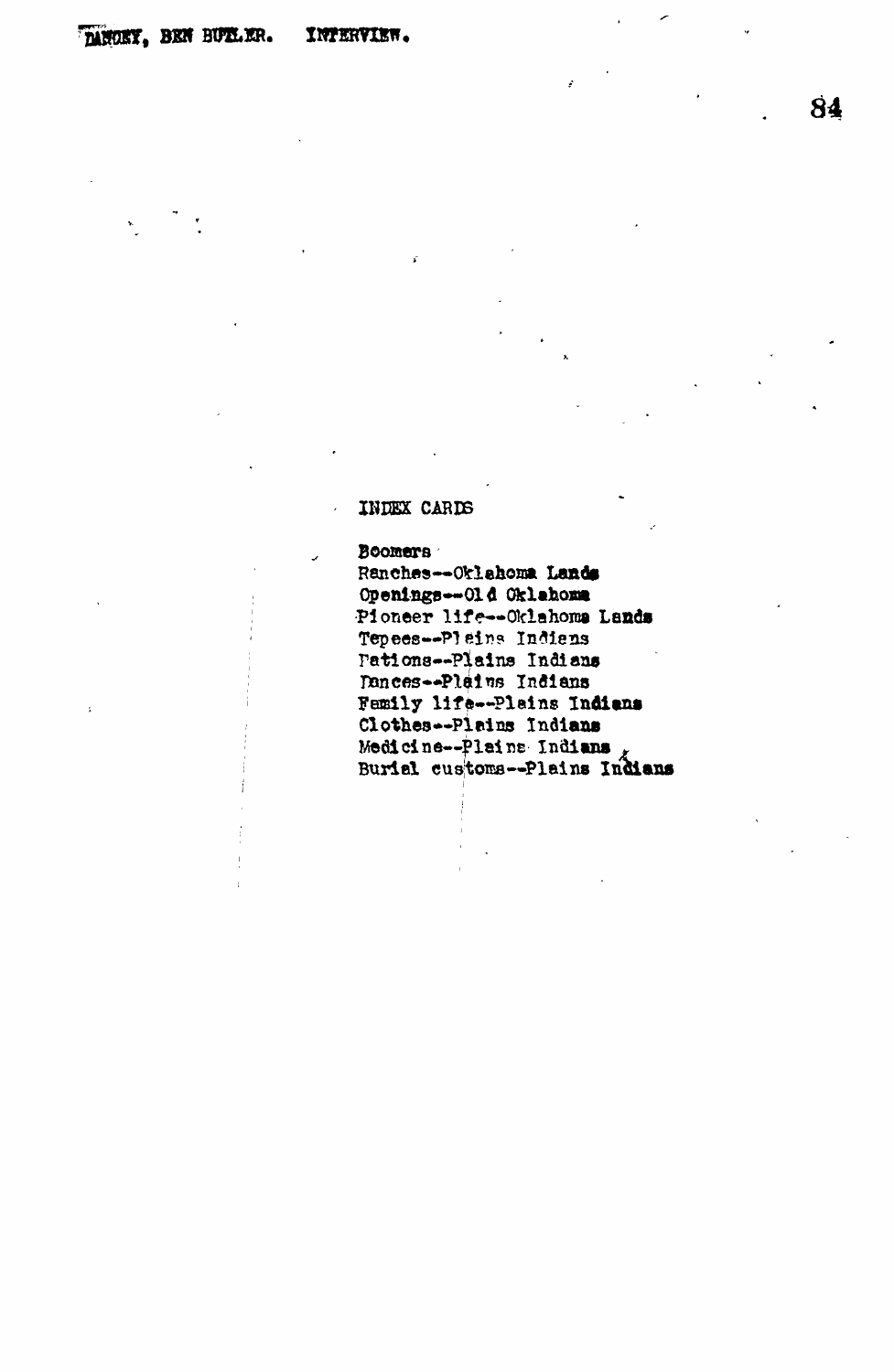| DANCEY, BEN BUTLER. | INTERVIEW. | $\rightarrow$ 10 $\stackrel{.}{.}$ |
|---------------------|------------|------------------------------------|
|---------------------|------------|------------------------------------|

Field worker: Arnold N. Aronson

 $\alpha$  85

| BIOGRAPHY OF | Ben Butler Dancy  -<br>605 NE. Tenth<br>Oklahoma City, Oklahoma |  |  |
|--------------|-----------------------------------------------------------------|--|--|
| <b>BORN</b>  | September 29, 1862<br>Tecumche, Lebraska.                       |  |  |

**I** Air. Ben Butler Dancy came to 'Oklahoma in 1875 with his uother and father. Ben was then 13 years old. There were several older children. father. Ben was then 13 years old. There were several older children.

Mr. Dancy says they settled on a piece of land, couth side of where is now called Harrah,  $\mathcal{L} = \mathcal{L}$ , Oklahoma,  $\mathcal{L} = \mathcal{L}$ , Oklahoma, Oklahoma county.

"Yes, in those days all we knew was wood chopping, as in the winter of that ye;.r 1876, was a severe cold season and we had to chop lots of wood to keep warm, we built a good log house. There were several of us brothers wood to I;eep v.'arm, we built a good log house,  $\mathcal{A}$ 

 $W_{\rm eff}$  to drive several lines to a grind to a grind to a grind by a grind by a grindstone. In the several lines of  $W_{\rm eff}$ hit for the training term in the training term in the sure during term in the sure during  $\alpha$  is sure during the sure during term in the sure during term in the sure during term in the sure during term in the sure during met some Indians who showed signs of friendship which made us feel good as we had higher so much about Oklahoma wild Indians. Variables wild Indians. Variables wild indians. Variables wild Indians. Variables wild Indians. Variables wild Indians. Variables wild indians. Variables wild indians. Va There were many Boomers in those days. This land was not assigned then, There were many  $B_{\rm B}$  in those days. This land was not assigned that  $\Delta$  is land was not assigned then, then, then, then, then, then, then, then, then, then, then, then, then, then, then, then, then, then, then, then, but belonged to the Indians Territory. That was in 1879, there was a lot of trouble and grief then, these boomers were closel, watched by the governtrouble and grief then, then, then, then, then, then, then, then, the governance closel  $\mathcal{M}$  by the governance construction  $\mathcal{M}$ ment soldiers. Long civil trials delayed the assignment of this land.

nent soldiers. Long civi l trials delayed the assignment of this land\*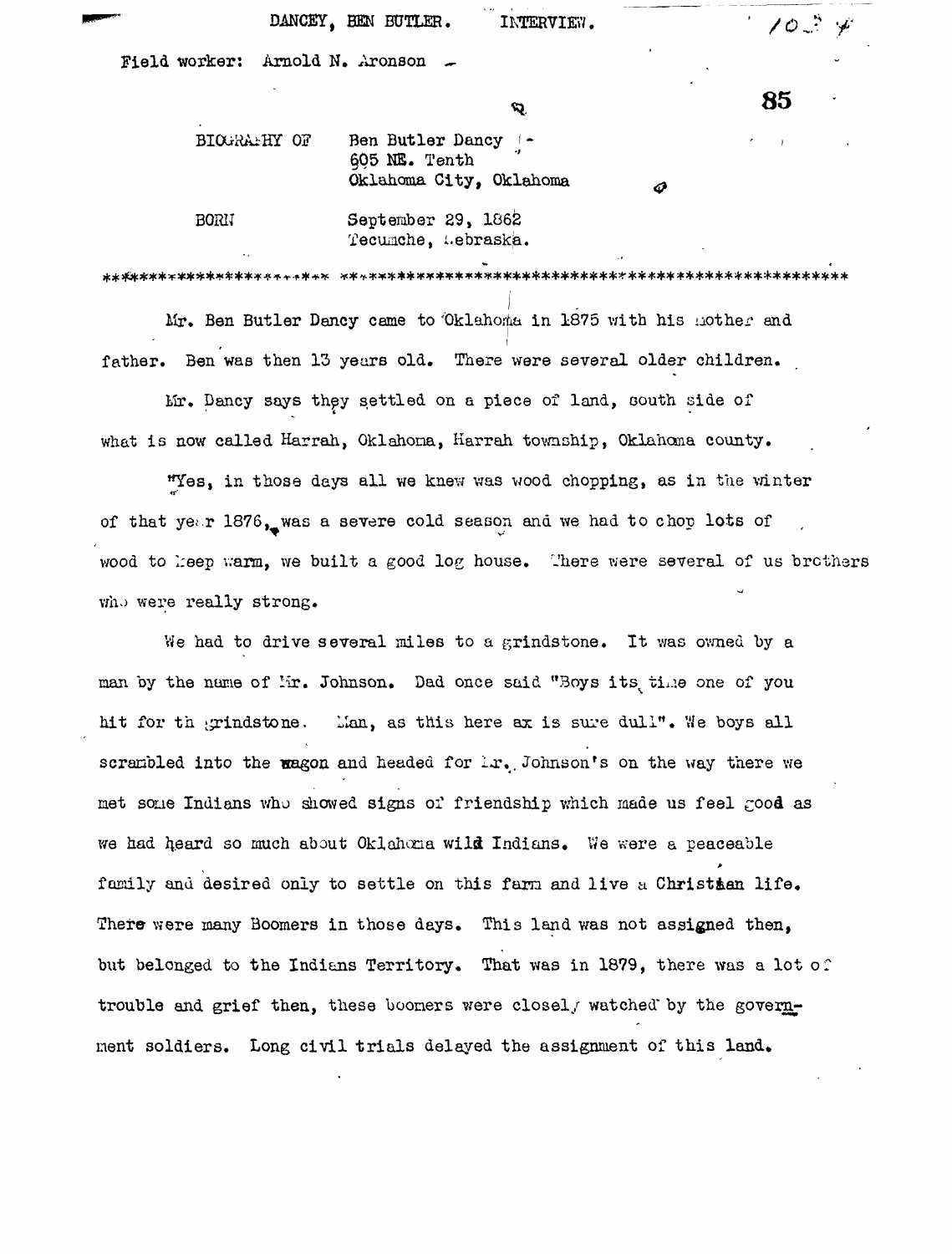$2.$ 

the soldiers, they were taken they were taken they were

**At** Fort Reno 86 Most of the trials were held at Fort Smith Arkansas. Most of the trials were held-at Fort Smith Arkansas. At Fort Reno they had a guard house and everytime the boo mers got in trouble with they had a guard house and everytime the because and everytime the because  $\mathcal{L}_{\mathcal{A}}$ the soldiers, they were taken there.

There were many cownen who had to leave OklahorA, and they sure There were many comments were many comments who had to leave  $\mathcal{O}_{\mathcal{A}}$  to leave  $\mathcal{A}$ hated to leave this good land and green grass that their castle could  $\mathcal{A}$ graze on. This land was well watered with many creeks, and good protection graze on. This land was well wurden was well wurden was well wurden with nany creeks, and good protection of p<br>This land was well with name of the creeks, and good protection of the creeks, and good protection of the cree for the cattle in draws, now wonder these cowmen hated to leave Oklahoma.

We loved to ride over the prairies to attend the round ups, to take the cattle up the trail. These were several \tribes we can. in  $\frac{1}{\sqrt{2\pi}}$ contact with. We sometimes went to the Cheyenne and Arapaho Indian agency, we had to ride many nile on, horseback to reach these tribes. agency, we had to ride many mile on, to ride many miles on, to reach these tribes. These tribes. These tribes. We like to watch then make medicine. A bill passed congress in 1889 iie like to watch then make medicine. #• bill passed congress in 1389 opening it for settlement on April 22 of that year. President Cleveland  $\mathcal{N}$  is for settlenent to. Application to. Application to. Application to. Application  $\mathcal{N}$ signed the bill and it was decided to open it for the homestead laws. signed the bill and it was decided to open it for the hosestead lavs. The hosestead lavs. The hosestead lavs. All people entering Oklahoma with a view of selecting locations before the ti.ie would be considered soon as  $\ell$  soon as  $\ell$  soon as  $\ell$  soon as  $\ell$  soonars had no right to any of  $\ell$ this land but later they decided to gather around border of Oklahoma. The first man on the land was the one to homestead it. I still remember when we gathered, lots of us along the border during the month of April and camped, waiting for the opening day. The cown n had advantage of us as they knew the best land, they all had good horses and knew how to ride them. We even practised on horse back and our wagons waiting for that opening day.

The cattlemen had thousands of head of cattle and they had to leave by the order of President Cleveland in 1885.

We had a garden, chickens and hogs. We shot many wolves and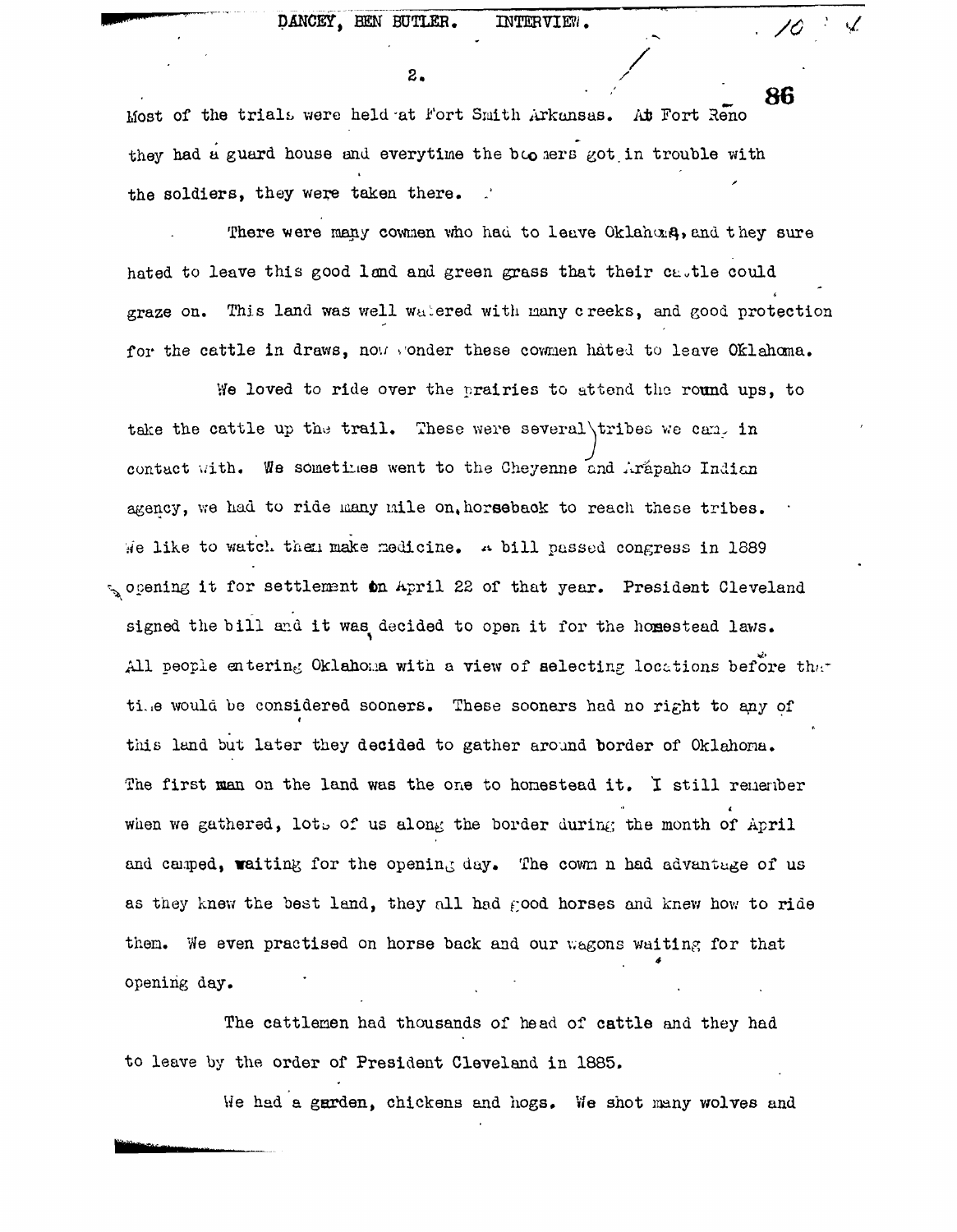87

 $\overline{3}$ .

covotes. Ind sold their hides. We made a lot of money that way as there was several of us brothers and we were .; ood shots. We lost some cattle before we liked the wolves.

t

Trading was very hard in those,days. Everything was eo cheap during Cleveland's administration. However, we traded around\* with the Indians for blankets, pots, we would trade corn and honiny, and many other things to these Indians. Every now and then we would be the loser in the trade, as the Indian out smarted us in the trade, but we too sometimes got the best of the deal.

The summer of 1888 was on of the ryest years, that we saw in this state now called Oklahoma. Grass burned up. Money was scarce and times were terrible. We had wood, corn and other things to sell, but we could not sell hardly a thing. We stayed at trading posts for hours and hours and no sales made, lots of times we had to return late at night, and when we got houe, this was in the cold weather, we had to go out in the moonlight and have to cut nore wood, ad mother and dad were not any too well.

At the time of the run, I was not old enough to take a claim. The time of the opening of the county was signaled, and away we went on our horses and what have you. The compunchers never did farm their land or even thaoped wood, all they wanted was the easy things. But we  $\ddot{.}$ fanners wanted to get settled and farm and dig wells and live right. At 12 o'clock the soldiers fired a volley of shots and then we started off.  $x$ -ne ran about 3 or 4 miles took, a quarter section of land near a creek, then the trouble started , just staking a claim did not be any neans hold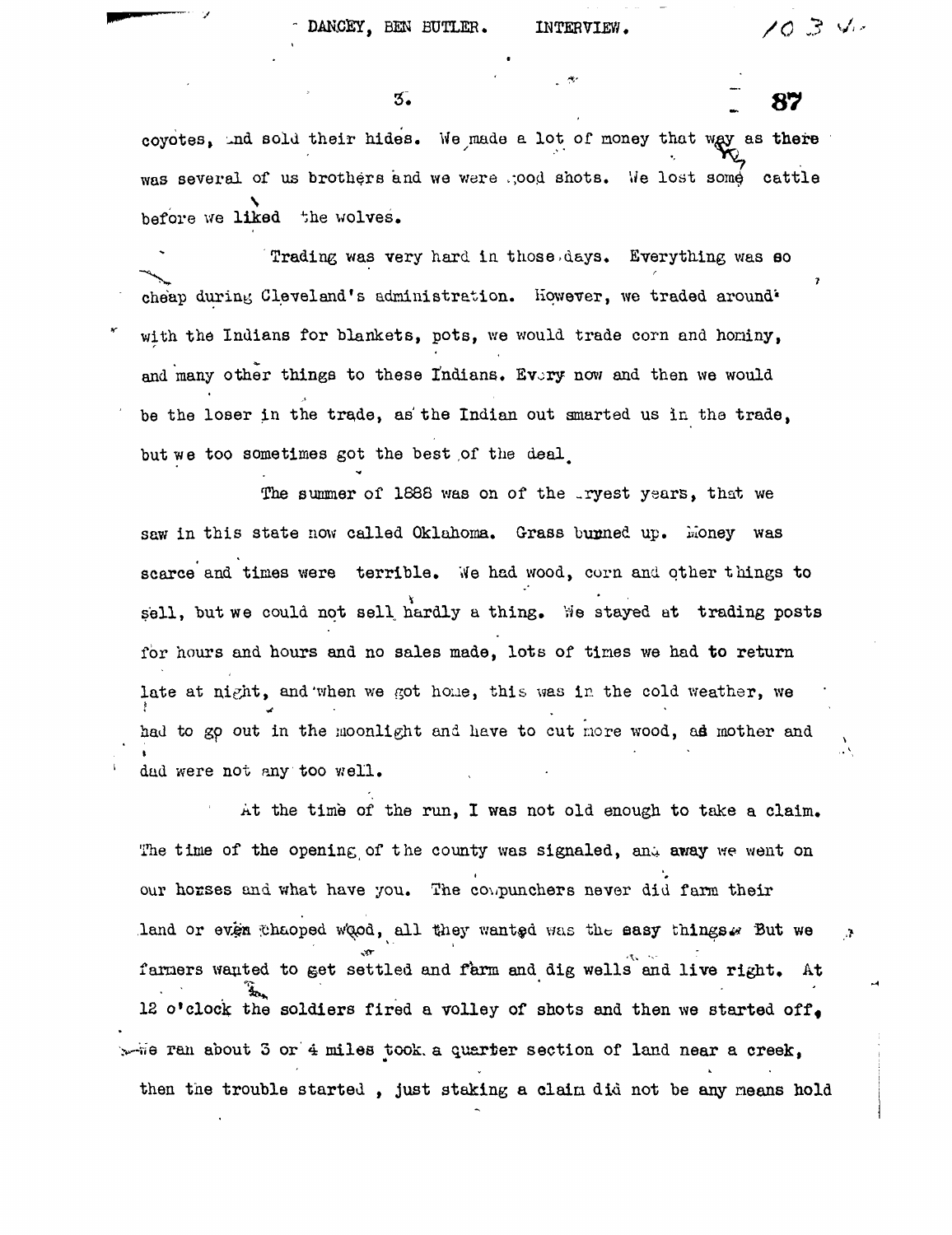## DANCEY, BEN BUTLER. INTERVIEW,  $\sqrt{2}$  iv

f

it. Hundreds of people were passing, lot of them tried to claim our stakes, but with a few high powered rifles, these men moved on, 160 acres was the amount we could be allowed. We dug gugouts and some  $'$  ducouts ware three and four feat door  $\sqrt{wc}$ dugouts were the four feet deep, we really like deep, we really like discussed the  $\frac{1}{\sqrt{2}}$ as a creek was near by and lots of timber.

 $\sqrt{2}$ We got a big laugh at the Sooners as lot of them would slip back into our location but the U. S. soldiers would take them back out of the section, that was a day before the rush. We would watch men make school land location.

I remember a little od the Chisholm trail, leading to trading post.

We loved to ride the wide open prairie, and at night we would hear the tom-toms and we would watch the Indians dance. In those days we would look arund and their woula be deers jumping around, lots of times we would see a bunch of antelopes runing in a big circle. In those early days the Indians owned their own land, they were the Cherokee tribe, The U. S. government had supervision over the old Oklahoma land there.

There were four trives that I remember that hunted in Oklahoma, as game was plentiful. The Kickapoos, Arapahoes, Iowas and the Cheyennes. The Cheyeenes and Arapahoes was from the west the Iowa and Kickapoos was from the east, and the Chickasaws on the south Oklahoma, was well surrounded by the Indians, there was plenty of prairie chickens, antelope, turkeys, deer, quail and beavers in the streams.

Oklahoma was a wondenflil state for game and a large cattle range we were told then of cattle theives by the U. S. soldiers, stray cattle were picked up by these theives and driven away to certain ranches.

**4. "8 8**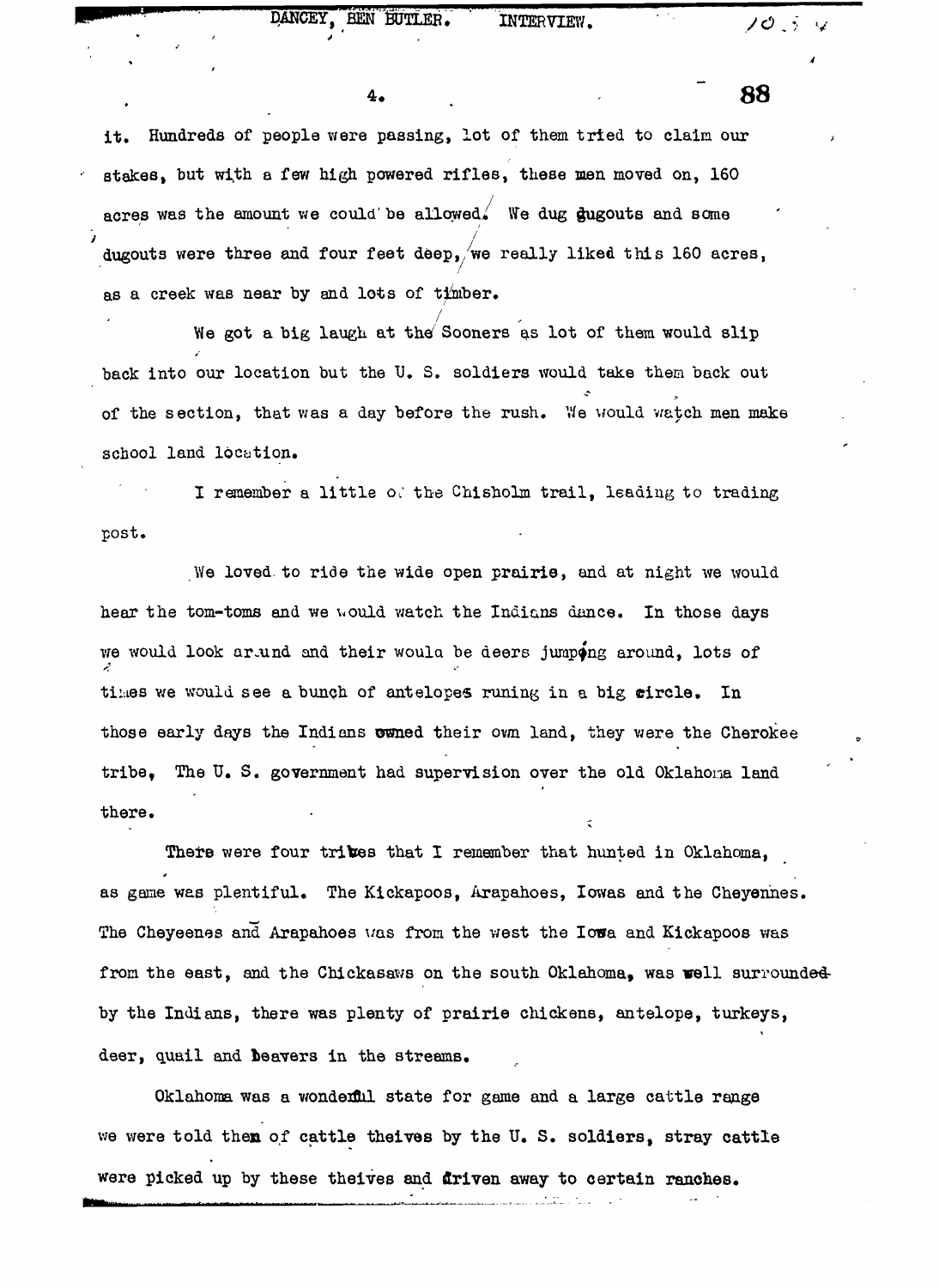$5.$ 

We loved to cook a big pot of beef and lima beans and we enjoyed having friends visit us and we would go and visit our friends and we would all exchange barbecues, rope steers and have a good time, we even had our good Indians to visit us and show us how to rope steers. These Indians would show us how to make medicine, and shov; us how they would paint up for a big dance, that is when we paid them a visit. We sure always had something with us to give or them to keep in good spirits with them. We we lots of times to their teepees, at night. We learned the way they lived, and tried to learn to talk to them. I picked up a piece of bread and in the sign language asked them what to call it. They called bread "cocpnist" and water "hop\*, dog was "ah case" and "two-wax" meant to get out. I soon got to where I • could talk to then and get as loud as some of them could. All they had in their teepees was their bedding, and pots, and a few supplies. They had a fire in the middle of the teepee. They controlled the smoke with long poles that were fastened to a fly at the top of the teepee. I never heard a papoose cry, they called a boy a-"cusauaugh, a mota vewho was a negro soldier. I learned to like these Indians, of course you sometimes would hear some one say the only good Indian is a desd Indian but we liked them and knew that was a wrong thing to say.

Every two weeks rations were given these Indians. Their big ^feast was when they had ^o-haw, they they had a big stomp dance, and at midnight had a feast on wo-haw, pone bread, and black coffee, they used to eat big hunks of meat and cut this neat with knives between their tusts mouths and the chunk of meat. After the feast the dance started',

**89**

10 S -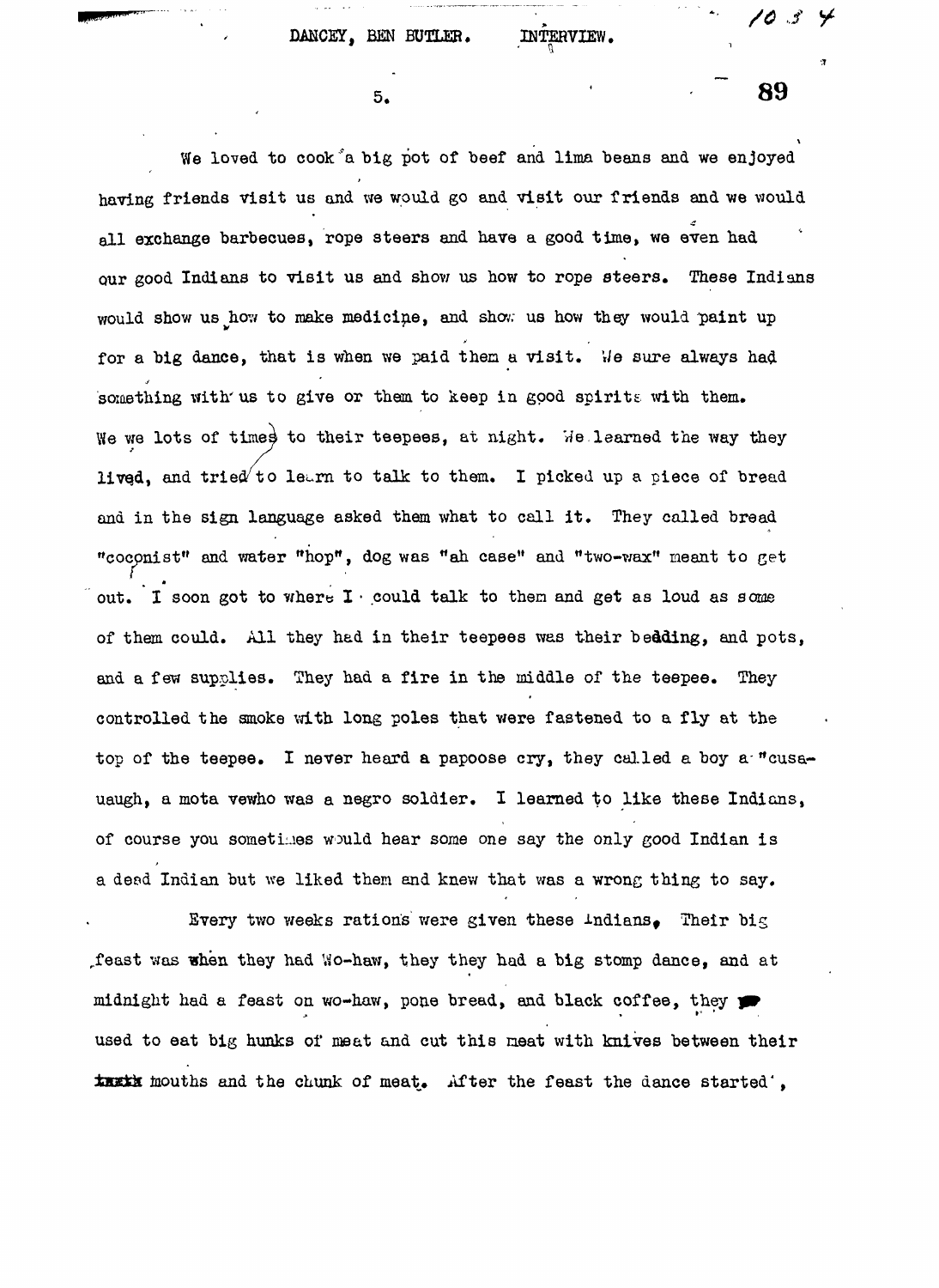• 6.

we were allowed to kiss the squaws for a few cents. The music was that of tom-toms, and Indian songs, once I was told by an Indian girl that they would throw blanket over us when we danced together, this girls was a pretty Indian ; girl.

The Indians did not marry by our law. If a man wanted a squaw, he bought her-so many ponies and vo-huws. Bight to ten head was a fair price. The Indian girl would only talk Indian, the had gone to school and could talk goad English. One Indian told me then I still recall that I had lots of heap mu kite, meaning money. The young squaws always had their hair braided with colored flannel and wore a loose calico dress, buck skiri leggings with fringe, beaded moccasins with silver conchoes on the side, a bright colored blanket, and little beaded trinkets fastened their belts. The bucks never did much work but hunt. The squaws did much most of the work. The bucks sat around the fire at night and smoked and made medicine. They would hand us the pipe to take a few puffs, then handed to next one and so on. They browned sumac leaves, and put then in the tobacco, which gave it a funny odor, I sure did not-like that taste.

When Indians got sick, the Indians had a sweat house, made out of a wagon sheet fastened over bent poles, like wagon bows, with rods inside. They built  $L$  fire and when good and hot they put sick Inuian in there and made him sweat. Then the Indians would jump out and in the crek they would go for a swim. If an Indian had a headache they would cut the scalp just enought to bleed. Also when a squaw lost her

90

' \*